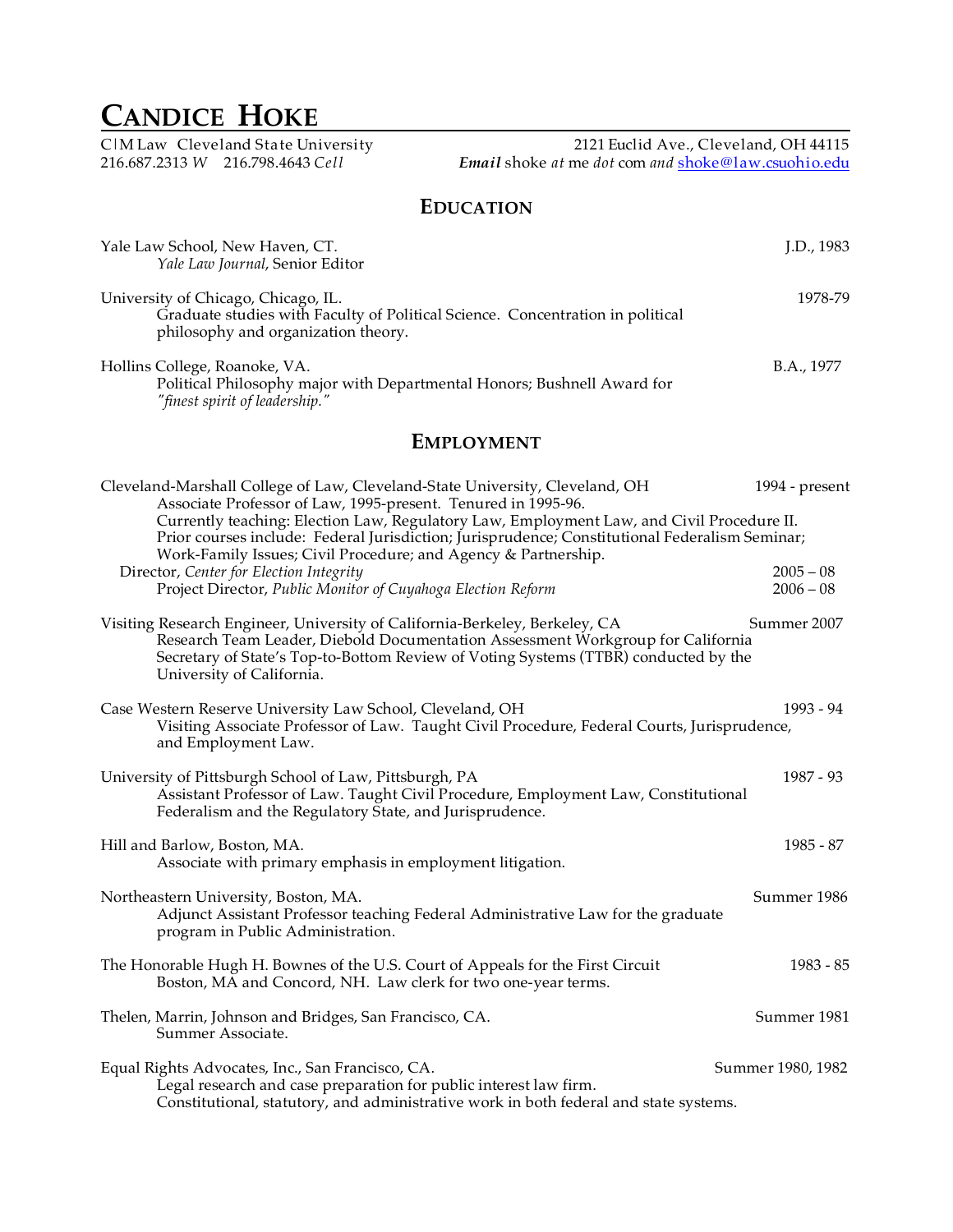#### North Carolina Drug Commission **North Carolina Drug Commission** Two terms, 1974 - 77

Governor's sole appointee to the State agency charged with allocation of all Federal and State funds for drug abuse education, treatment and related programs. Served as a liaison between Commission and the Governor's Office, and citizens' groups and the agency on drug policy matters. Proposed successful policy and budget reforms that emphasized education and treatment programs, and crafted legislative reforms of drug laws for first offenders that were enacted and implemented.

#### North Carolina Governor's Office May-August 1974

Assistant to the Special Assistant for Appointments

Researched statutory authority and recommended candidates for appointment to State boards and commissions.

## **CONFERENCES 2010 – 12**

#### **LEADERSHIP**

- Panel Chair and presenter, "Cross-Cutting Program: *The Challenges of Internet Voting and New Election Technologies: Are Votes Counted as Cast?"* 2012 Annual Meeting of the Association of American Law Schools, Washington, D.C., Thursday, January 5, 2012.
- Program Committee member, 2011 EVT/WOTE (Electronic Voting Technology /Workshop on Trustworthy Elections), USENIX Security Conference, San Francisco, CA, August 2011 (peer-reviewed conference). http://www.usenix.org/events/evtwote11/organizers\_jp.html
- General Chair (of Program Committee and Organizing Committee), 2011 GTIP: Governance of Technology, Information and Policies Workshop (GTIP), co-located with ACSAC: Annual Computer Security Applications Conference*,* Orlando, FL, Dec. 6, 2011 (peer-reviewed conference). http://www.acsac.org/2011/cfp/
- Program Committee member, 2010 GTIP: Governance of Technology, Information and Policies Workshop (GTIP), co-located with ACSAC: Annual Computer Security Applications Conference*,* Austin, TX. Dec. 7, 2010 (peer-reviewed conference). http://www.acsac.org/2010/workshop/

#### **INVITED CONFERENCE PRESENTATIONS PENDING** *(PAST CONFERENCES BELOW)*

*Election Cyber Security and the Federal Quest for Online Voting*, presentation planned for the Schloss-Dagstuhl, Germany, Symposium: Verifiable Elections and the Public, July 10 - 15, 2011. http://www.dagstuhl.de/program/calendar/partlist/?semnr=11281&SUOG

*Licensing and Other Credentialing for Software Engineering*, Software Assurance Working Group Sessions, U.S. Department of Homeland Security, National Cyber Security Division, MITRE-1, McLean, VA, June 29, 2011. https://buildsecurityin.us-cert.gov/bsi/events/1290-BSI.html

## **SELECTED PUBLICATIONS**

#### **MONOGRAPHS AND BOOK CHAPTERS**

- *Voting and Registration Technology Issues: Lessons from 2008* (with David Jefferson), Chapter 3 of AMERICA VOTES! SUPPLEMENT (Benjamin Griffith, ed. American Bar Association Press 2009); solicited.
- RESOLVING THE UNEXPECTED IN ELECTIONS: ELECTION OFFICIALS' OPTIONS (on election forensics, with Matt Bishop, David Jefferson, Mark Graff, and Sean Peisert, October 2008), first posted and distributed by the American Bar Association, October 2008; currently available at http://nob.cs.ucdavis.edu/bishop/notes/2008-forensic/index.html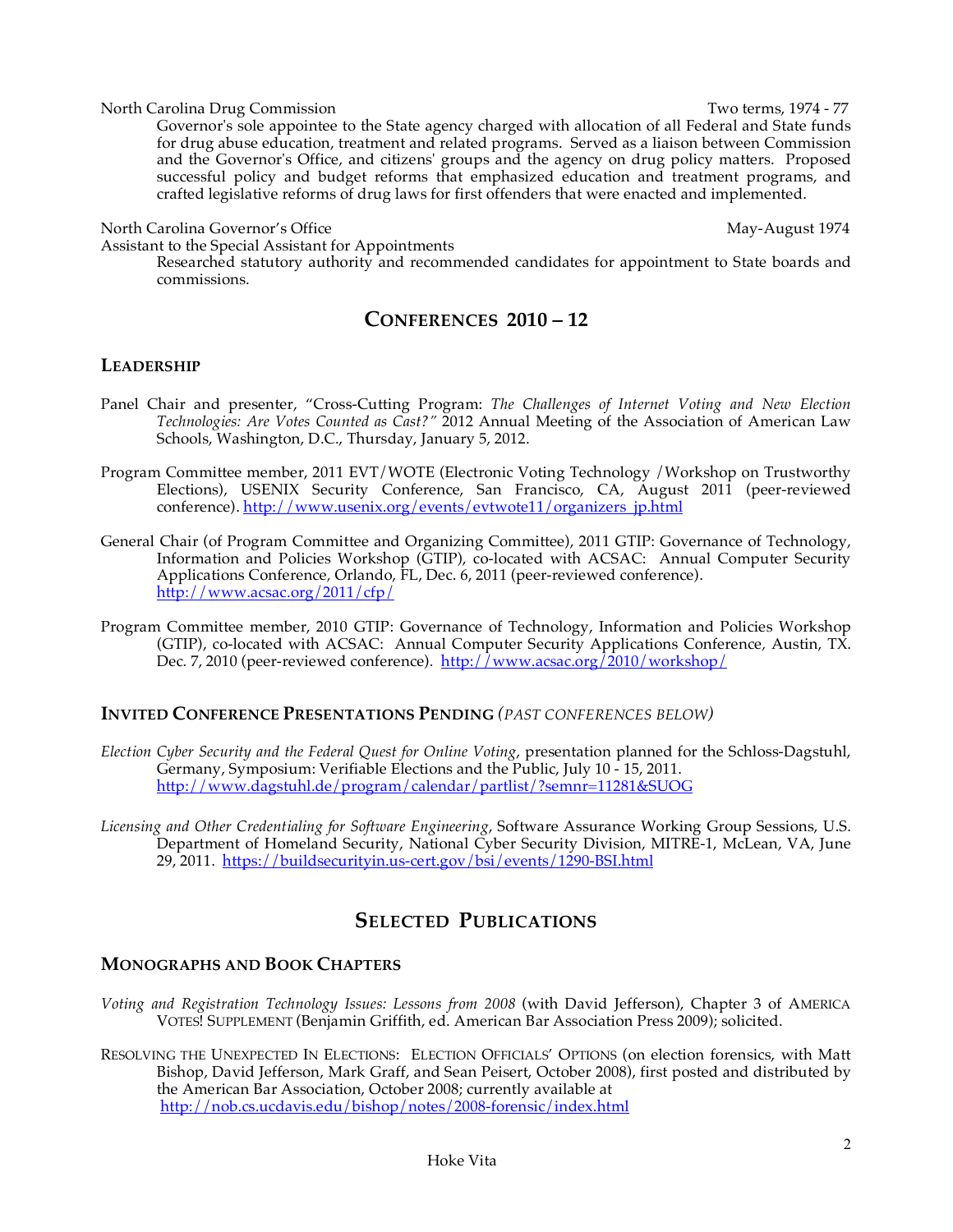- DOCUMENTATION ASSESSMENT OF THE DIEBOLD VOTING SYSTEMS*,* commissioned by the California Secretary of State and part of larger study conducted by the University of California, July 20, 2007 (with David Kettyle). http://www.sos.ca.gov/elections/elections\_vsr.htm
- COLLABORATIVE PUBLIC AUDIT FINAL REPORT of Cuyahoga County's November 2006 General Election (with co-author workgroup) http://www.urban.csuohio.edu/cei/
- COLLEGE POLL WORKER GUIDEBOOK, U.S. EAC Publication (Center for Election Integrity study project with Abigail Horn, Principal Investigator), http://www.eac.gov/election/poll%20workers
- FINAL REPORT OF THE CUYAHOGA ELECTION REVIEW PANEL (July 20, 2006) (with Ronald Adrine and Thomas J. Hayes) *found at* http://www.urban.csuohio.edu/cei
- THE GUARANTEE CLAUSE*, in* ENCYCLOPEDIA OF AMERICAN FEDERALISM (2 vols. Greenwood Press; E. Katz, et al., eds. 2006), solicited.

#### **PEER REVIEWED AND OTHER SCHOLARLY CONFERENCE PROCEEDINGS**

- *Essential Research Needed to Support UOCAVA-MOVE Act Implementation at the State and Local Levels*, (coauthored with Matt Bishop), published in the *NIST-FVAP-EAC* WORKSHOP ON UOCAVA REMOTE VOTING SYSTEMS, http://www.nist.gov/itl/csd/ct/uocava\_workshop\_aug2010.cfm. Updated version posted in SSRN: http://papers.ssrn.com/sol3/papers.cfm?abstract\_id=1697848
- *Internet Voting: Formulating Structural Governance Principles for Elections Cybersecurity*, proceedings of ISGIG 2009: Second International Symposium on Global Information Governance, September 15-17, 2009, Prague, Czech Republic; published in ACM Library).
- *E-Voting and Forensics: Prying Open the Black Box,* EVT/WOTE: ELECTRONIC VOTING TECHNOLOGY/WORKSHOP ON TRUSTWORTHY ELECTIONS, USENIX Security Conference, Montreal, CA. August 2009 (coauthored with Matt Bishop, Sean Peisert, Mark Graff and David Jefferson). http://www.usenix.org/events/evtwote09/tech/
- *GEMS Tabulation Database Design Issues In Relation to Voting Systems Certification Standards*, EVT: ELECTRONIC VOTING TECHNOLOGY WORKSHOP, USENIX Security Conference, Boston, MA, August 6, 2007 (peerreviewed; co-authored with Thomas P. Ryan). http://www.usenix.org/events/evt07/tech/

#### **ARTICLES**

- *State Discretion Under New Federal Welfare Legislation: Illusion, Reality, and a Federalism-Based Constitutional Challenge*, 9 STANFORD LAW & POLICY REVIEW 115 (1997) (solicited for the Symposium: *Welfare Reform and Beyond*).
- *Arendt, Tushnet, and* Lopez: *The Philosophical Challenge Behind Ackerman's Theory of Constitutional Moments*, 47 CASE WESTERN RESERVE LAW REVIEW 903 (1997; solicited) (responding to a paper by Mark Tushnet and orally delivered as part of the *SYMPOSIUM: THE NEW FEDERALISM AFTER* UNITED STATES V. LOPEZ, November 1995).
- *Constitutional Impediments to National Health Reform: Tenth Amendment and Spending Power Hurdles*, 21 HASTINGS CONSTITUTIONAL LAW QUARTERLY 489-575 (1994) (lead article in *SYMPOSIUM ON HEALTH CARE AND THE CONSTITUTION*; responsive articles in *SYMPOSIUM* from Professors Jesse Choper, Martin Redish, and Richard Briffault).
- *Transcending Conventional Supremacy: A Reconstruction of the Supremacy Clause*, 24 CONNECTICUT LAW REVIEW 829 (1994).
- *Preemption Pathologies and Civic Republican Values*, 71 BOSTON UNIVERSITY LAW REVIEW 685-766 (1991) (lead article).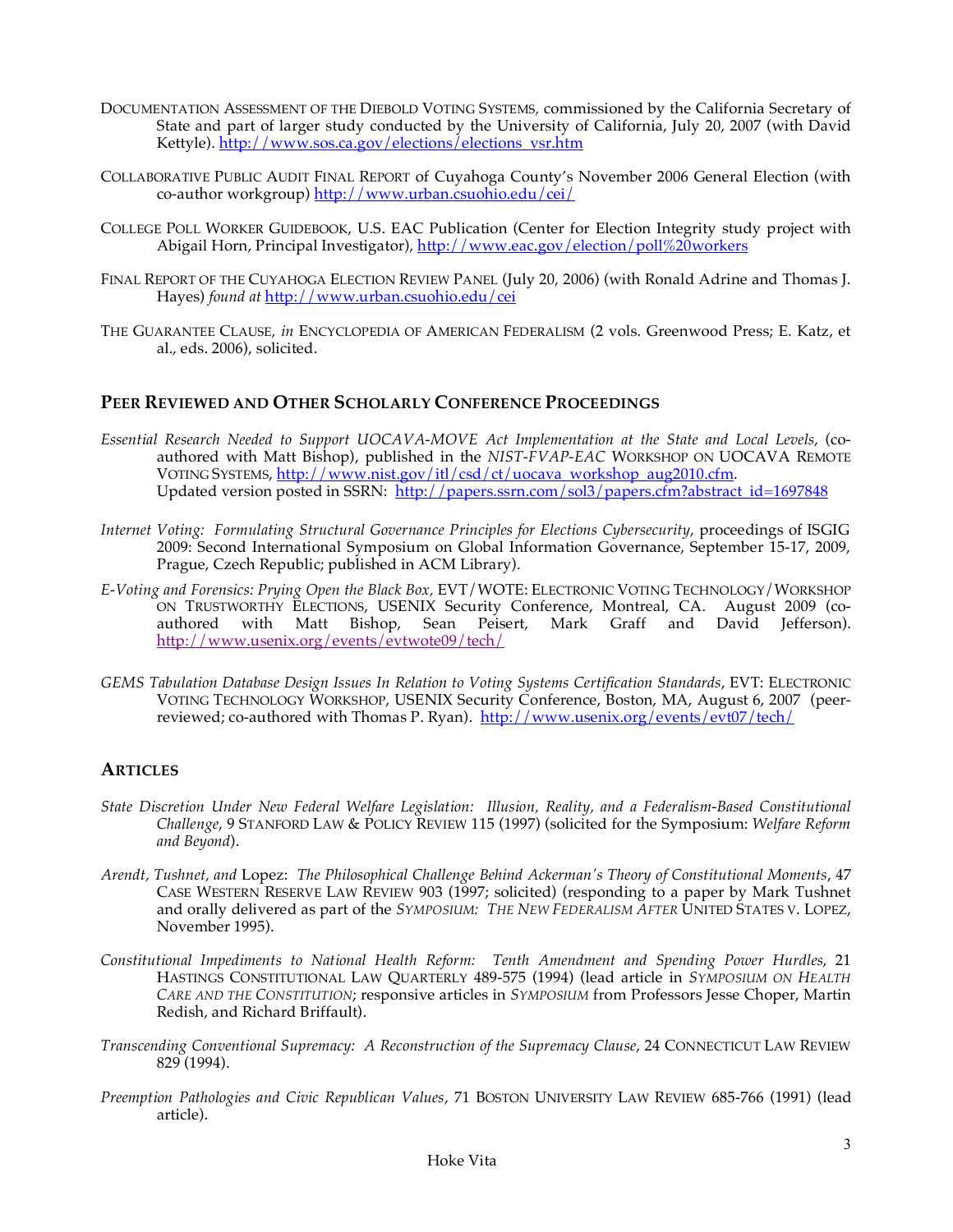#### **WORK IN PROGRESS**

- *The Promise and Perils Posed By New Election Technologies: Of Ballot Security, Voter Privacy and Buggy Software* in AMERICA VOTES! (2<sup>nd</sup> ed. Benjamin Griffith, editor, American Bar Association Press, expected pub. Jan. 2012); solicited; manuscript due July 2011.
- *Election Cyber Security and the Federal Quest for Online Voting*: presentation planned for the SCHLOSS-DAGSTUHL, GERMANY: SYMPOSIUM: VERIFIABLE ELECTIONS AND THE PUBLIC, July 10 - 15, 2011.
- *Comprehensible Information Security for Election Officials (*co-authored with Matt Bishop and Tadayoshi Kohno).
- *Licensing the Software Development Workforce*: partially presented at the SUMMIT ON EDUCATION FOR SECURE SOFTWARE and the basis for the U.S. Department of Homeland Security, Build Security In/Software Assurance Working Groups Workshop presentation scheduled for June 29, 2011.

*Litigating Voting Technology Issues*: Reflects two solicited national conference presentations.

## **RECENT GRANT ACTIVITY**

#### **FOUNDATION**

Solicited to provide strategic leadership of national, state and local nonprofits working in Ohio to achieve successful, fair election administration by consortium of national foundations including Carnegie Corporation, Open Society Institute, Rockefeller Brothers, Quixote, Tides, and Democracy Alliance. Via Center for Election Excellence, \$75,000 (2008).

#### **FEDERAL**

U.S. Election Assistance Commission (EAC) to the CSU Center for Election Integrity (Abigail Horn, P.I., Candice Hoke, Center Director) to evaluate and propose best practices for recruiting and training college poll workers; the work led to the EAC's Guidebook published in hard copy and also on the web (www.eac.gov);  $$346,000$  (2006).

## **SELECTED PRESENTATIONS: TESTIMONY, CONFERENCES, AND OTHER PRO BONO CONSULTATION**

#### **FEDERAL**

- *Licensing and Other Credentialing of the Software Engineering Workforce*, U.S. Department of Homeland Security, Build Security In/Software Assurance Working Groups, (workshop session to craft a customized software developer/programmer licensing program for industry-governmental consideration) at The MITRE Corporation: McLean, VA. June 29, 2011.
- Keynote Address, *Credentialing the Workforce: Licensing Software Developers to Achieve Enhanced Software Security,* NSF-funded Summit on Education for Secure Software. Washington, D.C. October 18 - 19, 2010.
- U.S. Justice Department, Antitrust Division: regarding the merger of the two largest voting system companies and subsequent divestiture of assets; leading a national collaboration of nonprofit research and advocacy entities dedicated to fair elections. February–May 2010.
- Executive Office of the President, Office of Legal Counsel: discussions of electoral cyber security and omission of election systems from federal legislation and Executive Orders regarding critical infrastructural assets warranting federal protection and planning; recommended federal legislative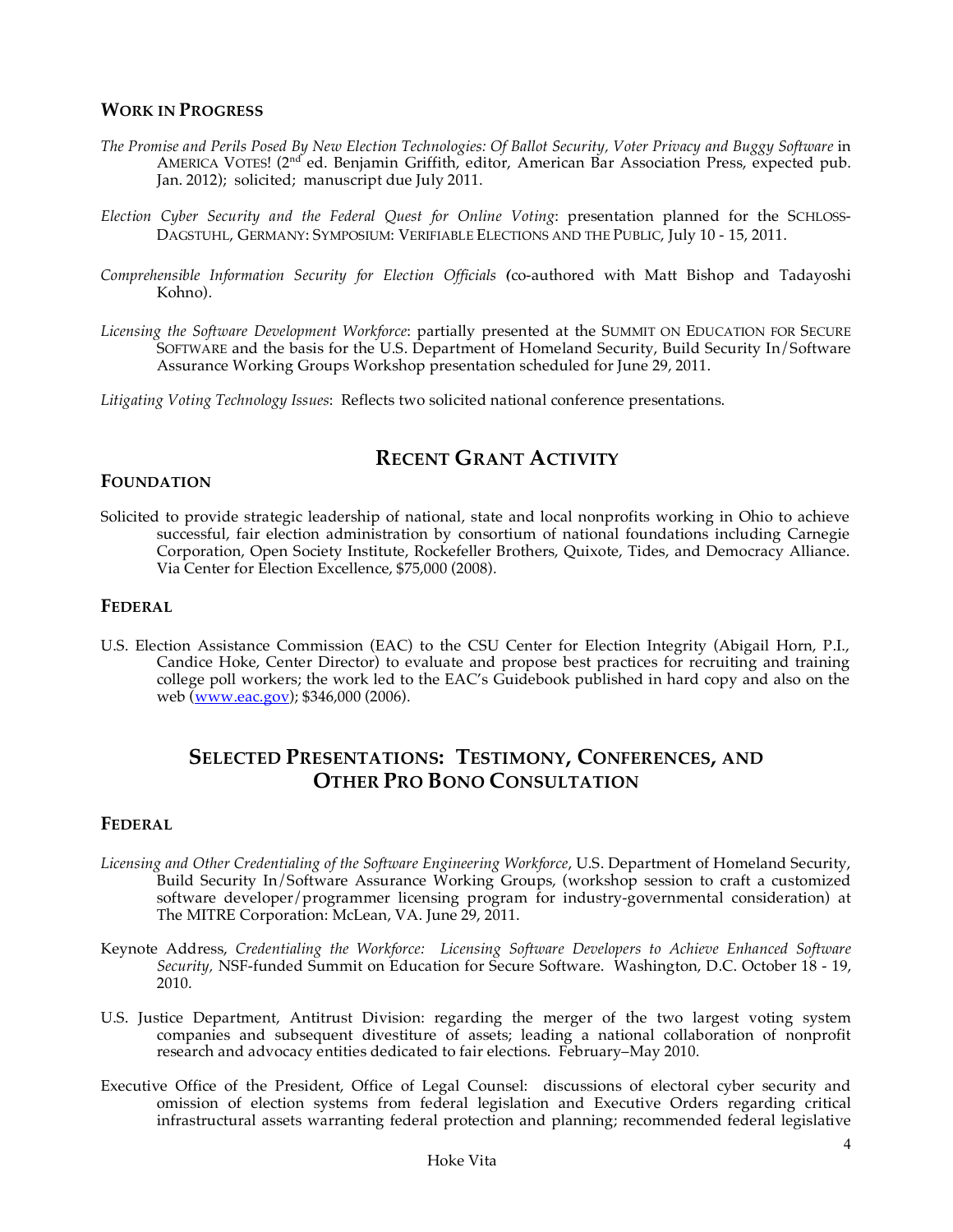and administrative actions to help achieve fair, secure, accurate, and accountable elections. May-June 2009; March 2010.

- *Tracking Voting Technology Field Performance: The Federal Role*, Public Hearing of U.S. Election Assistance Commission; solicited written and oral testimony with request to include discussion of the technical monitoring program established in Cuyahoga County, Ohio. Washington, D.C. Dec. 8, 2008.
- Testimony before the Elections Subcommittee, House Administration Committee, U.S. House of Representatives, concerning the importance of independent post-election auditing and reviewing impediments to election auditing and greater transparency. Washington, D.C. March 20, 2007 http://cha.house.gov/view\_hearing.aspx?r=22
- *Testimony (written)* submitted to the U.S. Election Assistance Commission concerning Indiana and Ohio provisional ballots practices in the November 2004 General Election. February 2005.
- U.S. Senate, Committee on the Judiciary, Subcommittee on the Constitution. As requested, reviewed, edited and commented on draft legislation; drafted additional legislative proposals; wrote legal memoranda in support of proposed legislation, and provided written testimony for the record. Summer and fall 1995.
- U.S. Justice Department, Office of Legal Counsel. As requested, consulted on the constitutionality under Tenth Amendment and Spending Power of the President's proposed health reform bill. April - May 1994.
- *Jurisprudential Contributions of Judge Bownes*, at U.S. Court of Appeals for the First Circuit. Boston, MA. February 1990.

#### **STATE AND LOCAL**

- *The Capacity for Electoral Results Errors and the Option of An Election Forensics Investigation*, testimony at the public hearing on anomalies in election results. By invitation of the Chair and Special Assistant of the Venango County Board of Elections. Franklin, PA. June 1, 2011.
- *A Deliberative Process for Reform of Ohio Election Statutes,* written and oral testimony at the Hearing on S.B. 380, House Committee on State Government and Elections (advocating an Ohio Election Law Review Commission in lieu of party-line, rushed lame duck legislation). Columbus, OH. Dec. 11, 2008.
- *Statewide Voter Registration Database and Other Election Security Issues,* Ohio Election Summit sponsored by the Ohio Secretary of State. Columbus, OH. Dec. 2, 2008.

#### **ACADEMIC**

- *Internet Voting: Formulating Structural Governance Principles for Elections Cyber Security,* presentation to the international conference ISGIG 2009: SECOND INTERNATIONAL SYMPOSIUM ON GLOBAL INFORMATION GOVERNANCE. Prague, Czech Republic. September 15 - 17, 2009.
- Keynote Address*: Ignorance of Computer Security Science and Usability Engineering: The Public Costs,* NSFfunded LIVING IN THE KNOWLEDGE SOCIETY WORKSHOP. Villanova University, Villanova PA. March 19 - 21, 2009.
- *Technical Monitoring and other Post-TTBR Interim Strategies for Election Integrity*, ELECTRONIC VOTING TECHNOLOGY WORKSHOP, USENIX SECURITY CONFERENCE (panel with chief election administration officers of California, New York, and the Executive Director of the U.S. Election Assistance Commission). San Jose, CA. July 27 - 30, 2008
- Chautauqua Lecture: *Trustworthy Elections? The Way Forward*, The Chautauqua Institution, (part of the week dedicated to RESTORING LEGITIMACY TO OUR ELECTIONS). Chautauqua, NY. July 3, 2008.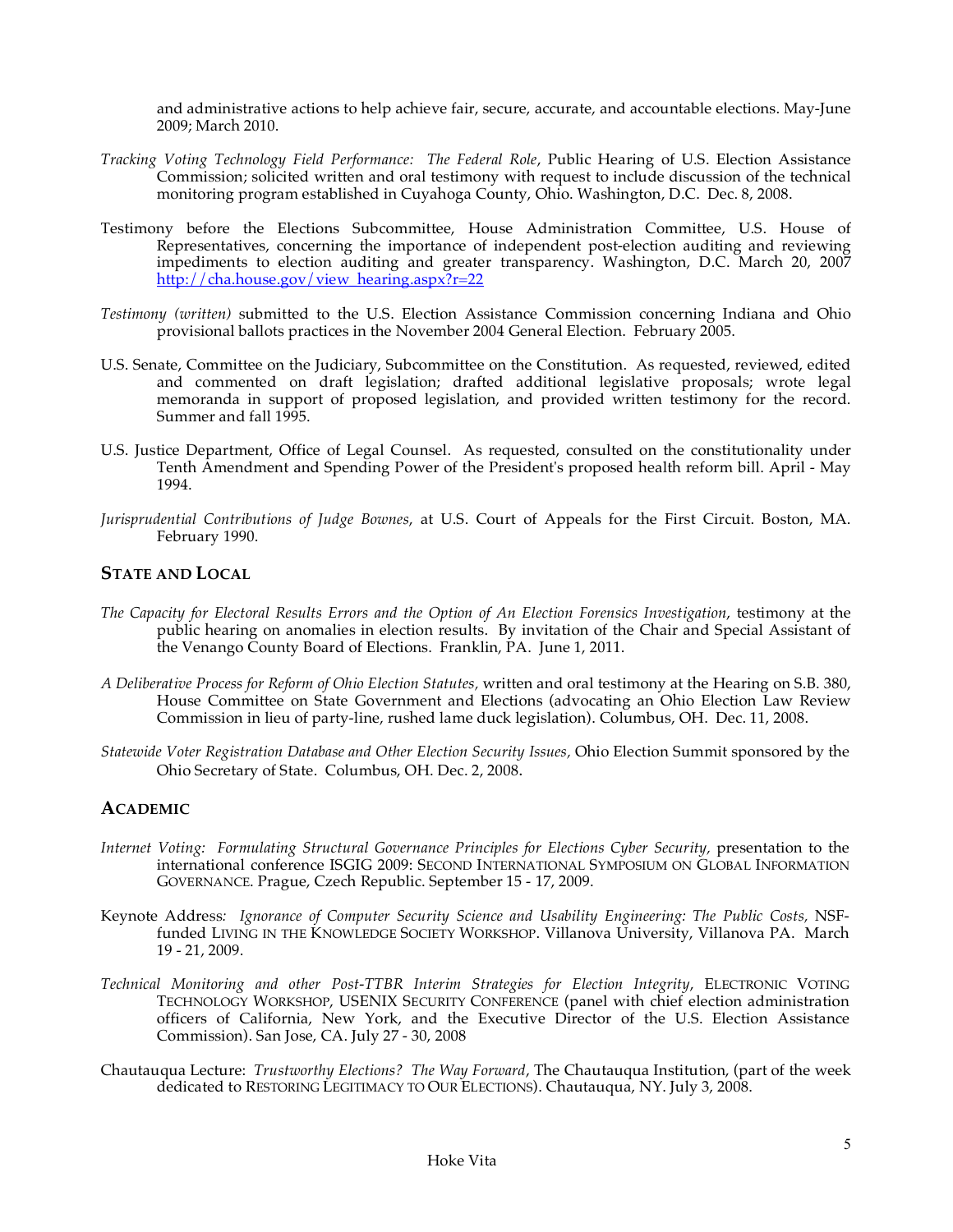- *GEMS Tabulation Database Design Issues In Relation to Voting Systems Certification Standards*, ELECTRONIC VOTING TECHNOLOGY WORKSHOP, USENIX SECURITY CONFERENCE, Boston, MA. August 6, 2007.
- *Ohio: A Crucible for Improving the Nation's Elections,* as part of the conference on ELECTION 2006 AND THE FUTURE OF AMERICAN POLITICS. Oberlin College, Oberlin, OH. November 10-12, 2006.
- *Feminism & Federalism,* MID-ATLANTIC FEMINIST LAW PROFESSORS CONFERENCE, Pittsburgh, PA. February 21, 2004*.*
- *A Common Law Remedy for Genetic Discrimination,* at *IS THERE A PINK SLIP IN YOUR GENES?* GENETIC DISCRIMINATION LAW CONFERENCE, Cleveland-Marshall College of Law. Cleveland, OH. December 6, 2001.
- *Arendt, Ackerman, and* Lopez: *Testing the Theory of Constitutional Moments (*responding to a paper by Mark Tushnet), SYMPOSIUM ON THE NEW FEDERALISM AFTER UNITED STATES V. LOPEZ, Case Western Reserve University Law School, Cleveland, OH. November 10 - 11, 1996.
- *Federalism Issues in National Health Reform*, FIFTEENTH ANNUAL HEALTH LAW TEACHERS CONFERENCE, sponsored by the American Society of Law, Medicine, and Ethics, *et al.* Indianapolis, IN. June 2 - 4, 1994.
- *Constitutional Impediments to National Health Reform: Tenth Amendment Hurdles*, at the CONFERENCE ON NATIONAL HEALTH CARE REFORM: THE LEGAL ISSUES, sponsored by the Law-Medicine Center of Case Western Reserve University. Cleveland, OH. February 25 - 26, 1994.
- *Fundamental Rights Analysis and Pennsylvania's Abortion Control Act*, program on REPRODUCTIVE FREEDOM, cosponsored by the University of Pittsburgh Women's Studies Program and local organizations. University of Pittsburgh, Pittsburgh, PA. January 29, 1992.
- *Citizens' Responsibilities During War*, GULF WAR CONSIDERATIONS. University of Pittsburgh. January 24, 1991.
- *Libertarian Deficiencies: A Response to Roger Pilon's Theory of Rights*, Pittsburgh Federalist Society, University of Pittsburgh School of Law. April 1990.
- *Anti-Discrimination Protection and Disability Accommodation for the HIV-Infected Individual,* at HIV: THE HUMAN PERSPECTIVE CONFERENCE, sponsored by the Pennsylvania/New York AIDS Regional Education and Training Center, *et al.* November 12, 1989.
- *Teaching Law*, Harvard Law School, by invitation of the Harvard Law Women's Association. Cambridge, MA. March 1988.

#### **LEGAL PROFESSION AND NON-GOVERNMENTAL ORGANIZATIONS**

- Moderator and Panel Member, *Election Technology: What's On the Table, Off, and Why?* OVERSEAS VOTE FOUNDATION ANNUAL SUMMIT, Pew Charitable Trusts. Washington, DC. February 10, 2011
- *Election Recounts: Law and Practice*, Panel presentation at ELECTION VERIFICATION NETWORK ANNUAL MEETING. Washington, D.C. March 2010.
- Lawyers' Roles in Election Administration Fairness, Proficiency and Accountability, COGEL: COUNCIL ON GOVERNMENT ETHICS LAWS, ANNUAL CONFERENCE. Chicago, IL. Dec. 9, 2008.
- *Voting Technology: History and Litigation*, American Bar Association, FALL MEETING OF THE SECTION ON STATE AND LOCAL GOVERNMENT. Chicago, IL. September 2008.
- *Litigation on Voting Technology Issues*, in the co-sponsored program of 4 Sections and Councils. ANNUAL MEETING OF THE AMERICAN BAR ASSOCIATION, New York, NY. August 8, 2008.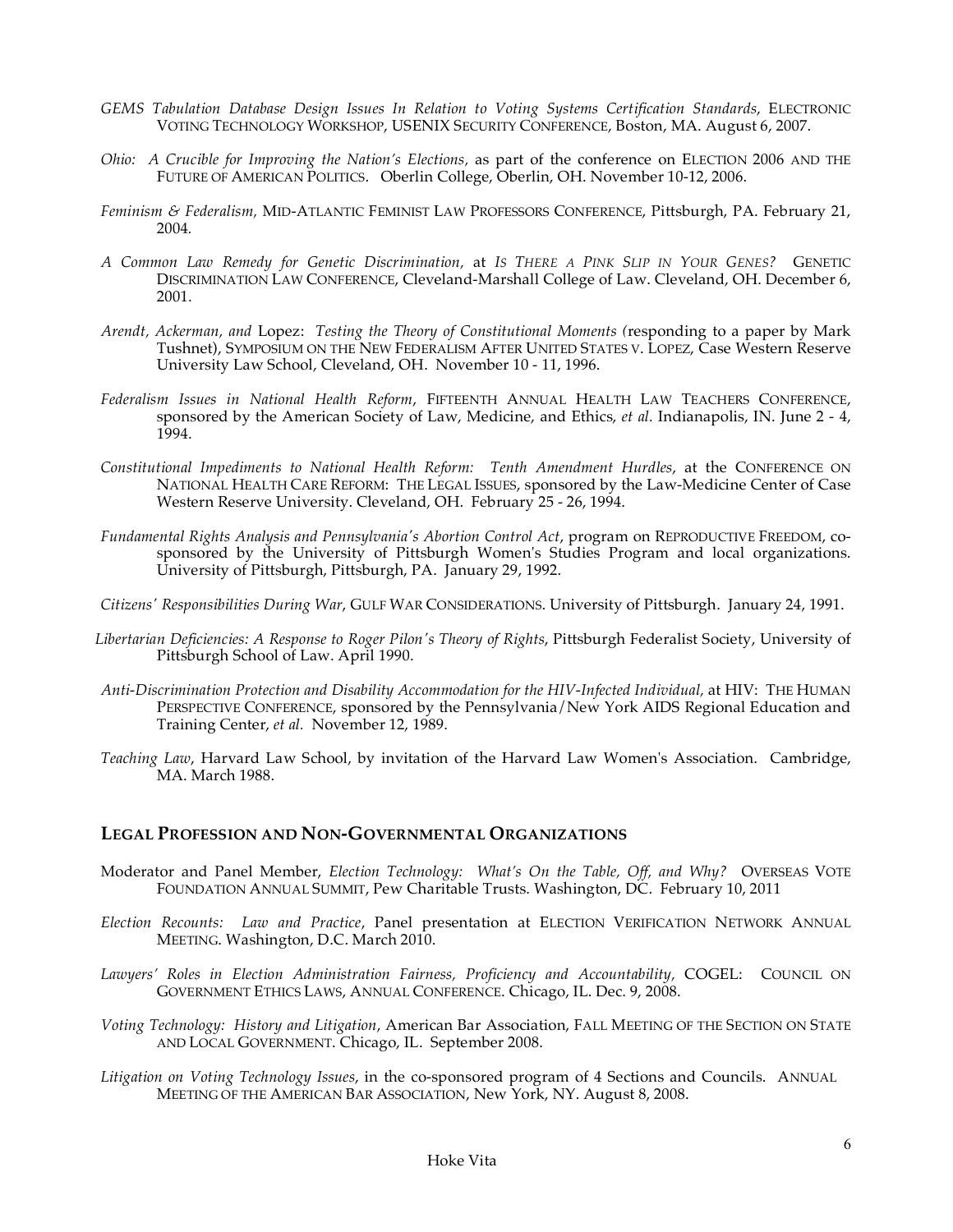- *Understanding Voting Technology Issues,* PEW CHARITABLE TRUSTS and *ELECTIONLINE.ORG* Conference for leading media representatives. Chicago, IL. December 6, 2007.
- *The California TTBR Study of E-Voting Technical Issues,* ABA Standing Committee on Election Law. Washington, DC. October 2007.
- *Working With Election Officials for Increased Transparency*, NATIONAL POST-ELECTION AUDIT SUMMIT. Minneapolis, MN. October 2007.
- *Polling Locations' Competence and Voting Technology Issues*, NAACP PUBLIC HEARING ON VOTER SUPPRESSION AND NOVEMBER GENERAL ELECTION. Cleveland, OH. November 14, 2006.
- *Election Reform Tasks Ahead*, Greater Cleveland Voter Coalition. Cleveland, OH. September 2006.
- *State Discretion Under New Federal Welfare Legislation: Illusion, Reality, and a Federalism-Based Constitutional Challenge*, ABA Annual Meeting, Section on State and Local Government Law. San Francisco, CA. August 6, 1997.
- *Are Campus Proscriptions of "Hate Speech" Consistent with Freedom of Expression?* Invited talk for the Pittsburgh ACLU Bill of Rights Celebration. Pittsburgh, PA. December 15, 1991.

## **OTHER ELECTION IMPROVEMENT ACTIVITIES**

#### **ADVISORY BOARDS AND ELECTIONS POLICY DEVELOPMENT**

- Advisory Board Member, Verified Voting Foundation; Member, Board of Directors, 2007- 10; Chair, Capacity Building Development Committee, 2009-10.
- Member, Standing Committee on Election Law, Advisory Commission, American Bar Association. Three terms, 2007- 2010.
- Member, Advisory Council, Voting Rights Institute, Ohio Secretary of State. Workgroups on Voting Technology and Auditing; Election Official Education. 2007- 10.
- Member, Advisory Board, Florida Voters Coalition. 2007- present.
- Member, Advisory Board, Richard Austin Election Center, Michigan. 2007 10.
- Consultant for various Federal, State, and local officials (and their staff), and nonprofit civic advocacy organizations dedicated to election reform on elections legal, policy, and technology issues. November 2004 – present.
- Drafter, Ohio legislative and administrative proposals for post-election auditing and other election administrative issues; some recommendations were enacted or adopted. December 2007 – April 2010.
- Project Director, Public Monitor of Cuyahoga Election Reform for the Center for Election Integrity. Innovative administrative and technical monitoring of election preparation in most populous county in the State, including poll worker, polling location, voting technology and election security issues; drafted numerous internal and public reports on these and other issues. Initiated and won unanimous approval for, then directed the first post-election audit in Ohio; structured the audit as a bipartisan-nonpartisan partnership; used scientific sampling criteria designed to reach a 99% confidence rate; reported hardware and software vulnerabilities related to effective auditing. Published a comprehensive report: *Collaborative Public Audit of the November 2006 General Election, Cuyahoga County, Ohio*. August 2006 - December 2008.
- Drafter of Federal legislative proposals: by request of congressional staff and/or national advocacy organizations, critiqued and supplied additional draft legislative provisions that focused on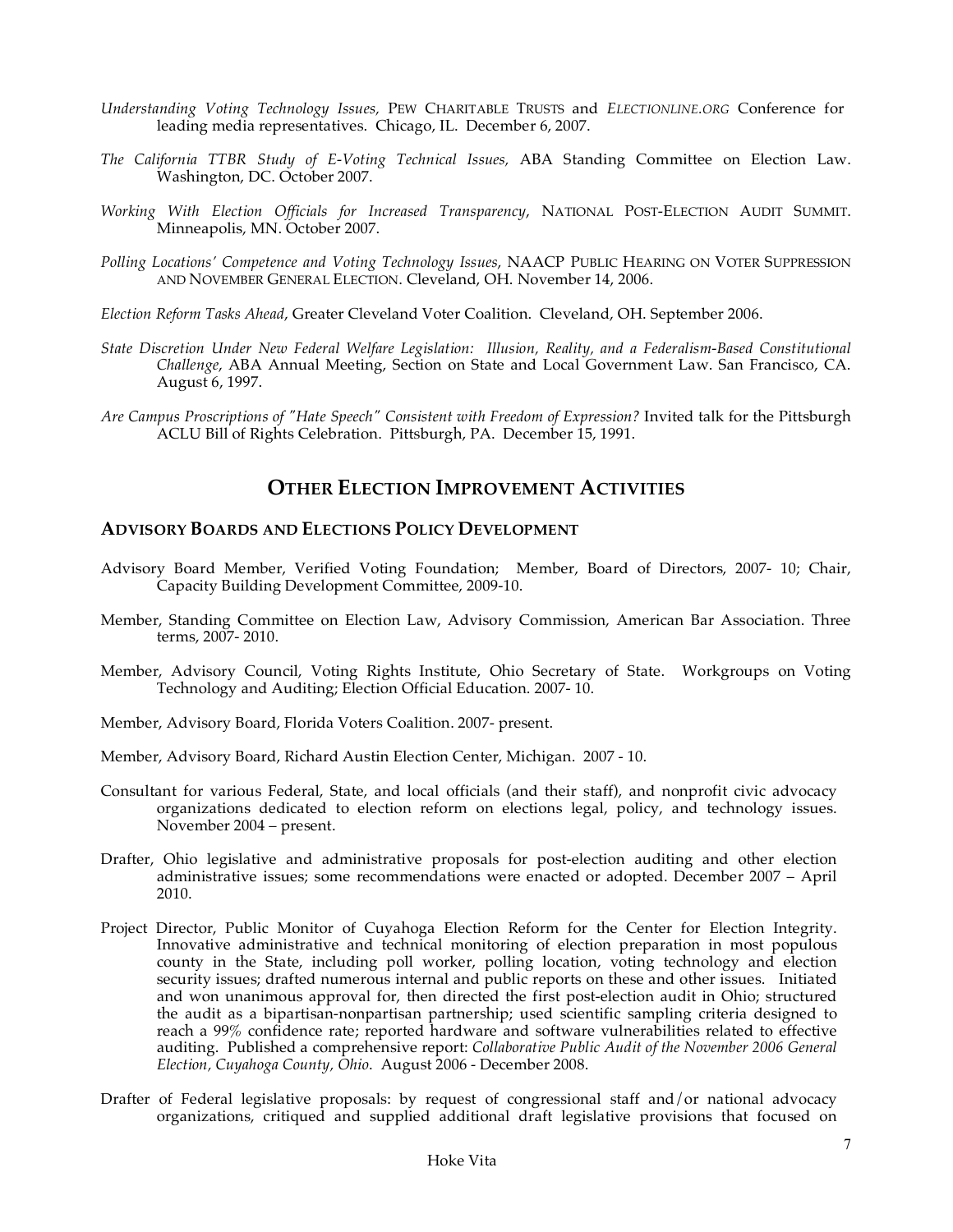technical voting system issues, post-election auditing, cyber security and Internet voting. December 2006 – April 2010.

- Member, Cuyahoga Election Review Panel (with The Hon. Ronald Adrine and Thomas Hayes). Joint appointment by the Cuyahoga Board of Election and the Cuyahoga Board of County Commissioners investigated causes of nationally notorious election debacle and developed over 300 recommendations for comprehensive reform; vast number implemented. May - July 2006.
- Consultant on Ohio election law for proponents of an Ohio constitutional ballot initiative to establish a State minimum wage with COLA provision for automatic increases annually. Summer 2005.
- Consultant regarding Ohio and federal election law issues; drafted memoranda on Ohio and federal election law issues for national public interest attorneys, organizations, and for media representatives on wide range of election law and election administration issues that included powers of Secretary of State over county Boards of Elections and election technology; provisional ballots, absentee ballots, voter registration issues; an election employees' whistleblower protection rights. Fall 2004 - Summer 2005.
- Neutral facilitator for negotiations between the Cuyahoga County Board of Elections executive staff and third party plus Democratic presidential candidates' representatives who planned to participate in the presidential recount; on-site consultant for citizen groups and third parties during the recount. December 2004.

## **EDITORIAL CONSULTING**

Peer-reviewed election-related articles for two issues of *Publius*. 2005 - 08.

Evaluated proposed text in Employment Law for LexisNexis. 2001.

Evaluated two editions of proposed treatise for Aspen, later published as ERWIN CHEMERINSKY, CONSTITUTIONAL LAW (Aspen 1997, 2002).

Evaluated proposed text on FEMINIST JURISPRUDENCE (blind review) for Little, Brown (now Aspen). 1992.

Evaluated proposed casebook for Little, Brown and Co (now Aspen), published as SULLIVAN, CALLOWAY, AND ZIMMER, EMPLOYMENT LAW (Aspen 1993).

#### **MISCELLANEOUS**

- *Center for Election Integrity*'s work has been profiled in a Pew Charitable Trusts' *electionline.org* publication and in the weekly AEI-Brookings Election Reform Project.
- Frequent commentator on election administration, voting technology, and election policy issues for broadcast and print media including National Public Radio *(All Things Considered),* CNN, NBC, FOX National, CBS - TV, *New York Times*, *Boston Globe*, *Los Angeles Times*, *Washington Post*, *Wall Street Journal, New York Daily News*, *Columbus Dispatch, Cleveland Plain Dealer*, *La Presse*, AP National and Ohio, *Akron-Beacon Journal*, *Toledo Blade, Cincinnati Inquirer*, *Cleveland* magazine, POTUS XM Radio, NPR affiliates for Los Angeles, San Francisco, Akron-Canton, Cleveland, Columbus-OSU, and local TV affiliates for NBC, FOX, and ABC. November 2004 - present.

### **BAR ADMISSIONS**

U.S. Court of Appeals for the First Circuit 1985. U.S. District Court for Massachusetts 1985. Massachusetts 1984.